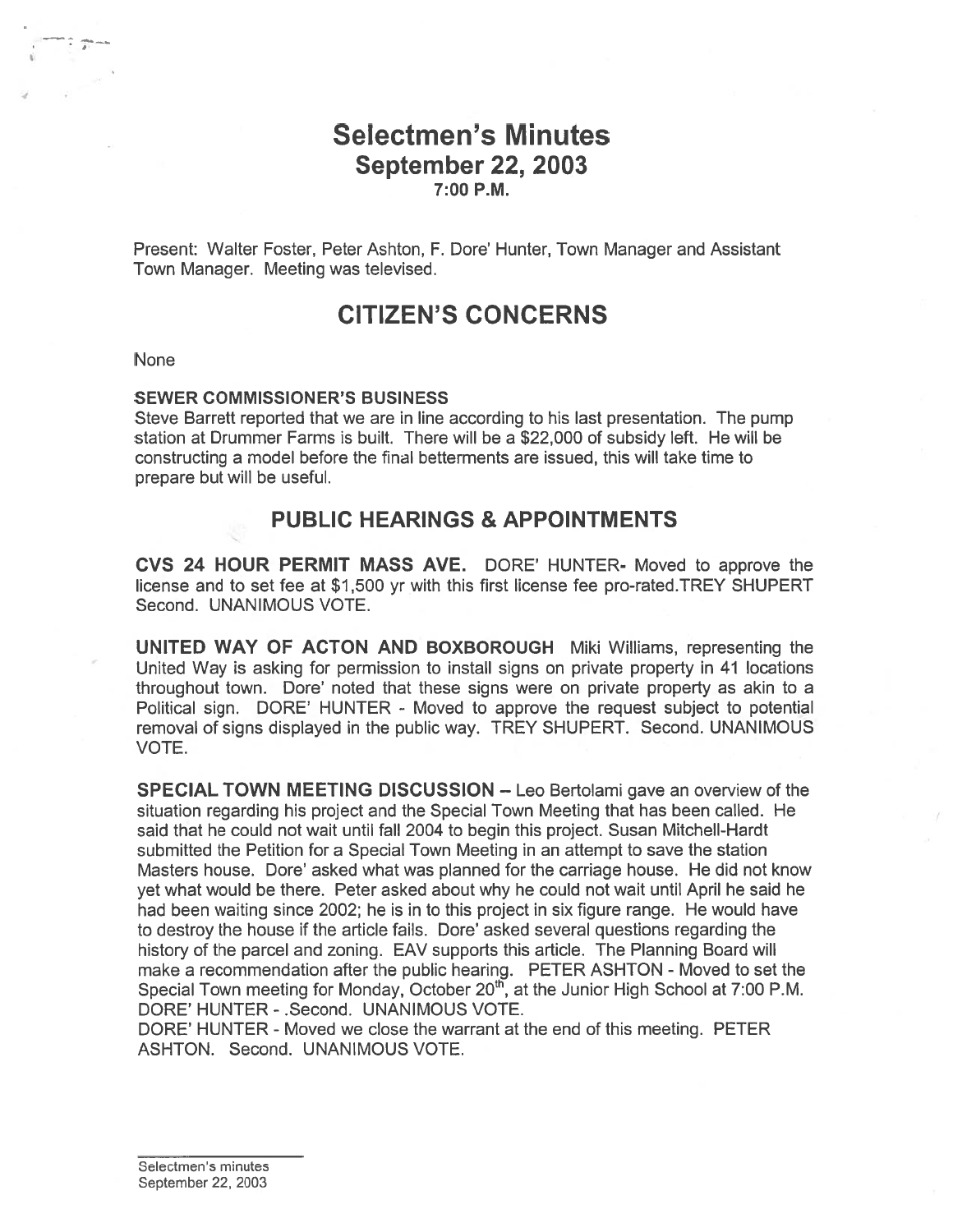## CABLE ADVISORY COMMITTEE OVERVIEW MEETING

Committee Member Friz Reip, noted that the committee needs new members. They have had many issues during the last year. They want to have <sup>a</sup> notice looking for new members in the press and on cable. Citizen complaints are ongoing but are not as high as it has been in the past. He said we need to address the performance review. He said they needed to see how other towns handle issues.

Dore' said we do need to have more members they will advertise on cable, and the newspaper.

Trey asked about deceptive marketing issues. He asked about the complaints. Friz said they had lessened. We will be reviewing the contract to be sure they are fulfilling the contract requirements. Trey thanked the members for their work. Herman Kabakoff asked about the ability of potential committee members, it was noted that anyone could participate. Friz said they would like active participation.

Walter asked Nancy Whitcomb to look for members. He also suggested putting on the Towns Web site.

## PLANNING BOARD OVERSIGHT MEETING

Lauren Rosenzweiz Ed Pearson, Chris Schaffner, Mobina Moshin and new member Stacy Rogers were presen<sup>t</sup> for this Oversight Meeting. She outlined the current projects they are working on. She noted the slow down in subdivisions. EAVPC will be brought to Town Meeting in April. They have been working with CPA Committee, EDC, and CAC Route 2.

Dore' asked if they would be bringing Housekeeping Articles. He noted that Roland prepares understandable article summaries.

Ed Person — asked about the pending litigation with regar<sup>d</sup> to Bertolami and how that would affect the review of the Planning Board. Walter said he would let them know after advice is received.

Chris Schaffner — Updated the Board on his duties with MAGIC Sub-regions. They are trying to ge<sup>t</sup> comment from people for their visioning session in October and December. He asked if some one from the Board of Selectmen would be interested in participating.

He noted that they have not as much power as people think. He said that the citizens come forward to complain about property development near their homes. He spoke about <sup>40</sup> <sup>B</sup> and affordable housing with regard to land use.

# SELECTMEN'S BUSINESS

PARKER STREET SIDEWALK PETITION — Walter outlined the materials forwarded to the Board for <sup>a</sup> sidewalk that will begin on the Maynard Town line to Puritan Drive. Don explained the issues and whether this takes president over the Willow Street folks. Does the Board wish them as par<sup>t</sup> of the budget or move forward before other requests. Walter said that the sidewalks <sup>g</sup>ive you <sup>a</sup> big bang for the buck. Dore' said that we need to review these requests. He noted the sidewalks in some communities have the owners responsible for the snow removal. And he said that we should look at that type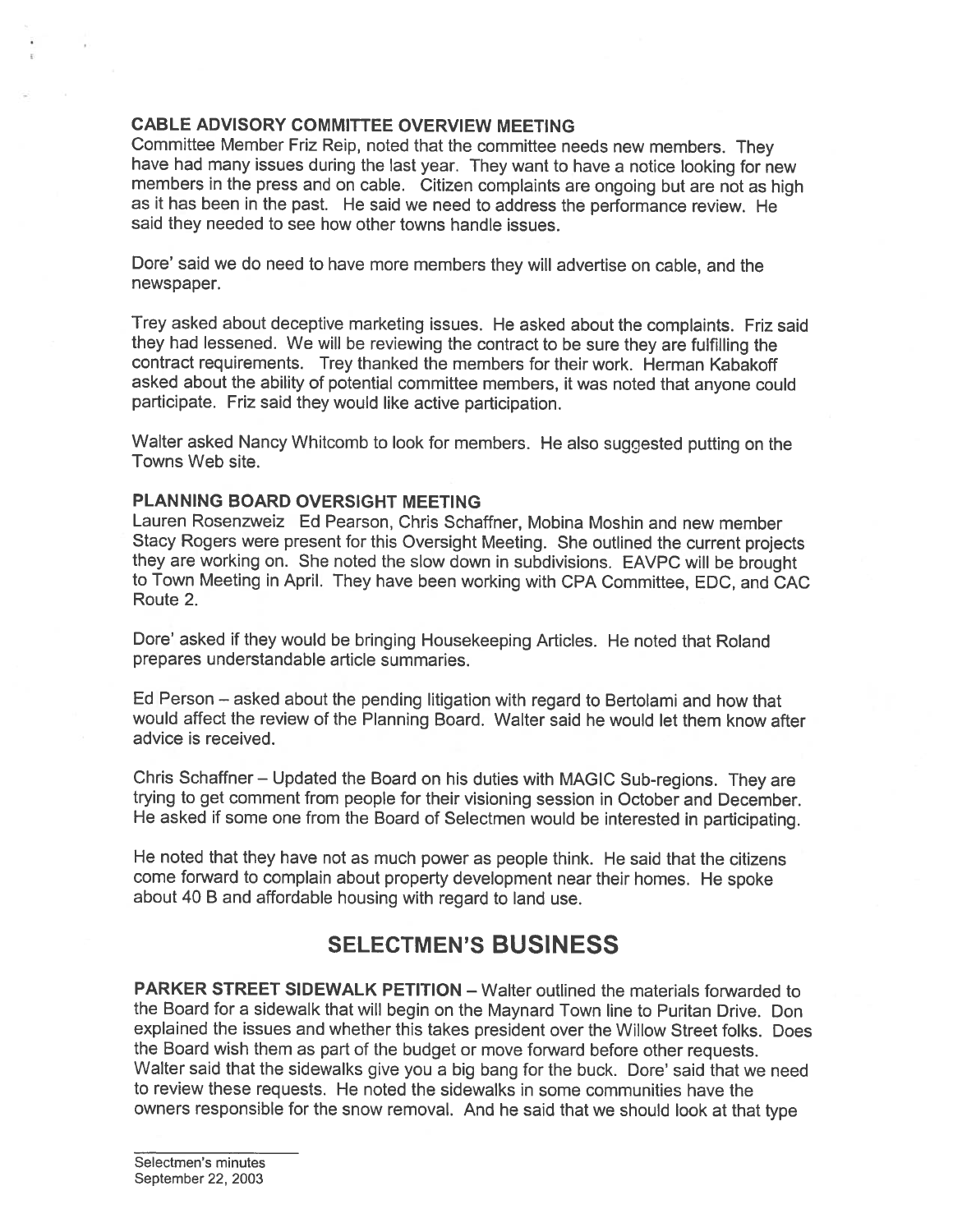of bylaw to ease the number of sidewalks the Sidewalk Plow has to clear. Peter agree<sup>d</sup> with Don and Dore' and where there is an opportunity to move on it. Peter would be in favor of this on the priority list. Trey said that he struggles with the fact we have established priorities and we are opening it up for those on the list. Trey suggested we look at designing it and come back later. He was not in favor of putting this on the top of the list. Don asked if gift funds were available.

## COMMUNITY PRESERVATION ACT COMMITTEE

Walter reported on the hearing. Positive and goo<sup>d</sup> and easy to read and is available on the Web site. November 14th deadline for submittal. Walter propose<sup>d</sup> eligible projects and wanted to ge<sup>t</sup> public input. He will bring to the next meeting <sup>a</sup> list of projects and ate ready to go. Dore' said that unless there is <sup>a</sup> reason, we should spen<sup>d</sup> all we have and make sure we didn't rush to empty the coffers.

## TOWNE BUILDING DEVELOPER SELECTION

The next step is to begin the negotiations. Dore' said it looked like goo<sup>d</sup> project and Peter also agreed, Trey too was affirmative. Gim Hom asked whether or not the town spen<sup>t</sup> any funds on maintaining this building this year. Don noted we had but did not know the amount. He asked if we would be spending more money but that it will be negotiated. It was noted that we would return the any monies not needed. DORE' HUNTER - Move to accep<sup>t</sup> HRI proposal and to enter into negotiations, TREY SHUPERT — second. UNANIMOUS VOTE

## FRANKLIN PLACE COMPREHENSIVE PERMIT

Peter spoke about the financial numbers and that this project could still be considered even at the market rates.

#### BUDGET PRIORITIES DISCUSSION FY05

Don updated the board on the \$97,000 negative for this year but he thinks he will be able to get there. He said we will need a 3m override and we will still be  $\frac{1}{2}$  million out of balance. This year's issues are Health Insurance, Pensions, cost of living. The municipal budget with debt taken out of it went up in <sup>00</sup> - Dl up 6%. We have <sup>a</sup> lot of capital, vehicles, employees that we have been coming forward each year. Walter wanted to know where the positions eliminated and an overview on the Personal Bucket. He wants to know where the gaps are. Dore' noted that we need <sup>a</sup> <sup>p</sup>lan for when the equipment to see how we are going to keep it running. We need to be able to operate at some level.

Peter said the big 3 Increases not quite double of what we have available. Trey said we will need to look at Overtime. He also is concerned about NESWC, he would like <sup>a</sup> goo<sup>d</sup> idea where will we be in the next couple of years and how we handle the contract expiration. He wants to see what other things we can fund with ambulance fees. It may allow us to do something if even short time we should look into it and to increase user fees. He doesn't think we can continue living like we had the pas<sup>t</sup> three years.

## GOALS AND OBJECTIVES / COMMITTEE ASSIGNMENTS

The Board revised their Goals and Objectives and Committee Assignments for May 03- May 04.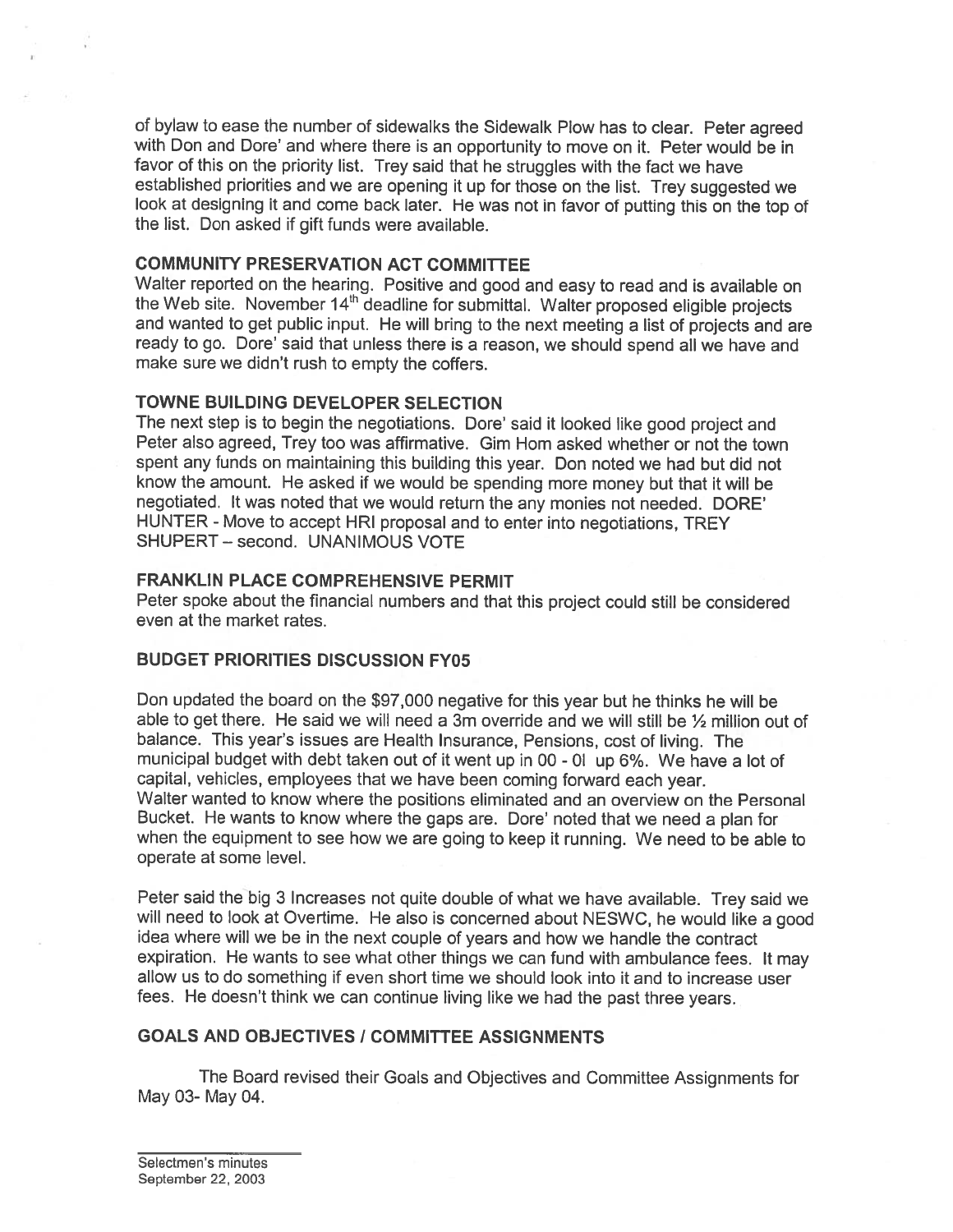## ACHC BANK ACCOUNT

Walter outlined the request from ACHC to receive and hold funds for the Town for any of its purposes. They want to know if BOS would be involved in each transaction. Don could not see it coming in with transactions. It was noted that it come under the wing. PETER ASHTON- Moved to Approve subject to an audit DORE' HUNTER — Second. UNANIMOUS VOTE.

#### ACTON MINUTEMEN, CROWN RESISTANCE DAY

Peter and Trey will work out attendance. They signed the proclamation submitted by the Minutemen.

## BOY SCOUT COURT OF HONOR, ROBERT W. CAMPAGNA

Dore' said that he would be available to attend the Court of Honor

## OTHER BUSINESS

Dore' reported on the MMA conference he attended

Dore' reported on the CAC meeting was dull 58 minutes

MBTA meeting and has been post <sup>p</sup>honed

Trey spoke about the up coming ground breaking Ceremony at the Public Safety Building

# CONSENT AGENDA

DORE' HUNTER - Moved to approve the Consent Agenda—PETER ASHTON - Second. UNANIMOUS VOTE.

## TOWN MANAGER'S REPORT

DAVIS ROAD — Don updated the Board on the situation regarding the transfer of <sup>a</sup> portion of Davis Road. He spoke about Eminent Domain. Don thinks we need to invite Mr. Peabody in and have him explain the situation. We should also have the three Condo Associations in at the same time as Mr. Peabody. Staff will notify the Condo Associations and Mr. Peabody of this upcoming meeting.

# EXECUTIVE SESSION

Christine Joyce Recording Clerk

None Required  $\begin{array}{c} \begin{array}{cc} \begin{array}{cc} \end{array} \end{array} & \begin{array}{cc} \end{array} & \begin{array}{cc} \end{array} & \begin{array}{cc} \end{array} & \begin{array}{cc} \end{array} & \begin{array}{cc} \end{array} & \begin{array}{cc} \end{array} & \begin{array}{cc} \end{array} & \begin{array}{cc} \end{array} & \begin{array}{cc} \end{array} & \begin{array}{cc} \end{array} & \begin{array}{cc} \end{array} & \begin{array}{cc} \end{array} & \begin{array}{cc} \end{array} & \begin{array}{$  $1/4$  c Clerk7 /

**Date** 

Selectmen's minutes September 22, 2003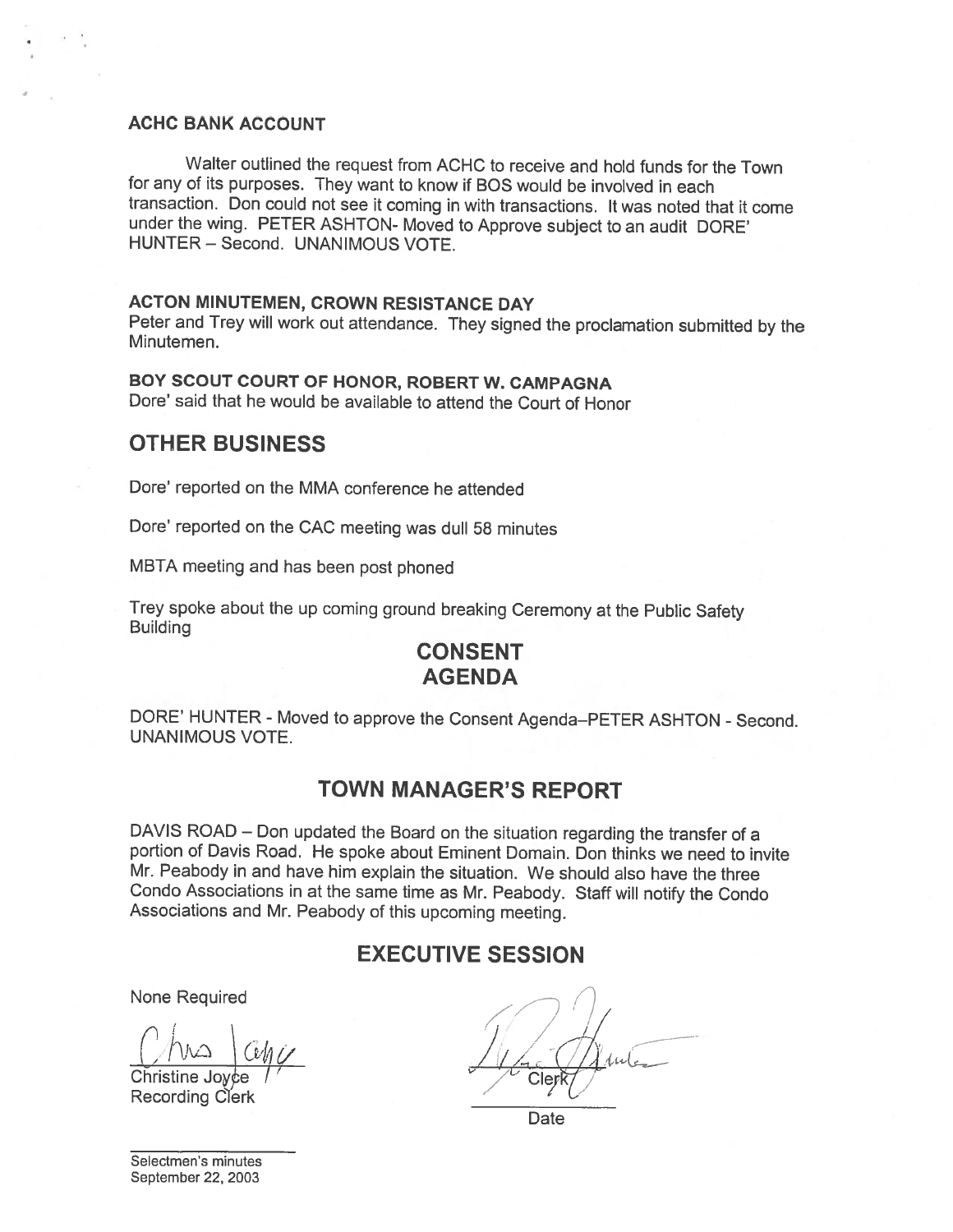TO: Board of Selectmen, Sewer Commissioners

FROM: Walter Foster, Chairman

SUBJECT: Selectmen and Sewer Commissioners Report

# SEPTEMBER 22, 2003

MEETING BEGINS AT 7:00 P.M.

# I. CITIZEN'S CONCERNS

# II SEWER COMMISSIONERS' BUSINESS

1. MONTHLY REVIEW OF O&M RATE PLAN — Enclosed <sup>p</sup>lease find <sup>a</sup> report from staff in the subject regard.

# III. PUBLIC HEARINGS & APPOINTMENTS

- 2. 7:02 CVS <sup>24</sup> HOUR PERMIT (continued) Enclosed <sup>p</sup>lease find follow-up materials requested for your consideration.
- 3. 7:10 UNITED WAY OF ACTON AND BOXEOROUGH Enclosed <sup>p</sup>lease find <sup>a</sup> request from the United Way to allow the display of <sup>a</sup> number of temporary signs, along with staff comment, as well as staff comment for board consideration.
- 4. 7:20 SPECIAL TOWN MEETING DiSCUSSION Enclosed <sup>p</sup>lease find materials related to the citizens' Petition for <sup>a</sup> Special Town Meeting. The petitioner will be in to discuss this petition.
- 5. 8:00 CABLE ADVISORY COMMITTEE OVERSIGHT MEETING
- 6. 8:15 PLANNING BOARD OVERSIGHT MEETING
- IV. SELECTMEN'S BUSINESS

7. PARKER STREET SIDEWALK PETITION - Enclosed please find materials from Staff related to the subject petition for Board consideration.

8. COMMUNITY PRESERVATION COMMITTEE (CPC) REPORT - The Chairman will report on activities and plans of the CPC.

9. TOWNE BUILDING DEVELOPER SELECTION. Enclosed please find a recommendation form the Selection Committee, along with back up materials, for Board consideration.

10. FRANKLIN PLACE COMPREHENSIVE PERMIT— Enclosed <sup>p</sup>lease find correspondence from Selectmen Ashton for Board consideration.

11. BUDGET PRIORITIES DISCUSSION FY05 - The Town Manager will discuss this subject with the Board and seek direction.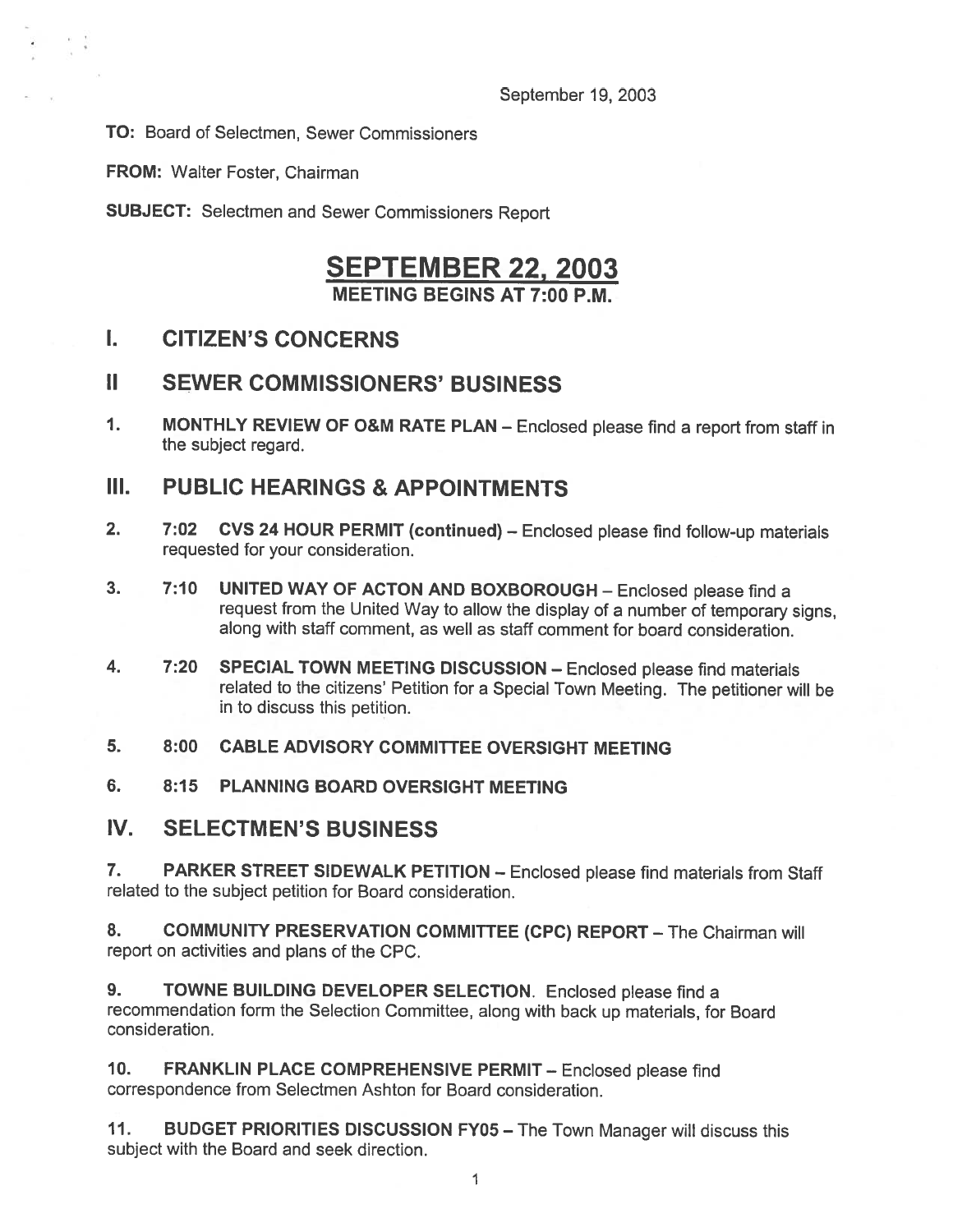12. GOALS AND OBJECTIVES / COMMITTEE ASSIGNMENTS - Enclosed please find last year's committee assignments and Goals for Board discussion.

13. ACHC BANK ACCOUNT — Enclosed <sup>p</sup>lease find <sup>a</sup> reques<sup>t</sup> from the ACHC to allow the establishment of <sup>a</sup> bank account, along with <sup>a</sup> reques<sup>t</sup> for direction in this regard.

14. ACTON MINUTEMEN INVITATION TO CROWN RESISTANCE DAY - Enclosed please find an invitation and the annual Crown Resistance Day Proclamation for Board consideration.

15. BOY SCOUT COURT OF HONOR — Enclosed <sup>p</sup>lease find an invitation to Robert W. Campagna's Court of Honor, to be held on October 19,2003, for Board assignment.

16. OTHER BUSINESS

## V CONSENT AGENDA

17. ACCEPT GIFT – Enclosed please find a request from the Recreation Director for acceptance of items donated to Acton Day for Board consideration.

18. ONE DAY LIQUOR LICENSE – Enclosed please find a request for a One-day Liquor License for St. Elizabeth's Parish on October 11, 2003 for Board consideration.

## VI. TOWN MANAGER'S REPORT

19. DAVIS ROAD ACCEPTANCE — Enclosed <sup>p</sup>lease find correspondence in the subject regard. The Town Manager will discuss this matter with the Board.

## VII EXECUTIVE SESSION

#### ADDITIONAL INFORMATION

Enclosed <sup>p</sup>lease find additional correspondence that is strictly informational and requires no Board action.

## FUTURE AGENDAS

To facilitate scheduling for interested parties, the following items are scheduled for discussion on future agendas. This IS NOT <sup>a</sup> complete Agenda.

October <sup>6</sup> Conservation Oversight, Recreation Oversight, Paul's Diner, Liquor Transfer Last National, O'Natural Full Liquor License as Common Victualler October 20 BOH Oversight, TAC Oversight, CPA project submission Nov. 3 HOC Oversight, Historical Commission Oversight, Site Plan Wetherbee Plaza extension Nov. 17 Dec. 1 &15

#### GOALS 2002-2003

1. Labor Negotiations & Improve Labor Relations environment (Peter/Trey)

- 2. Improve Communication with Town Boards (Peter/Trey) Implement Chairman Round Table - (Trey) (for Dec/Jan) Revisit 2020 Planning Process for direction to make this process more beneficial towards Implementation of long-term vision (Trey).
- 3. Towne Building Reuse (Walter/Dore/Peter)